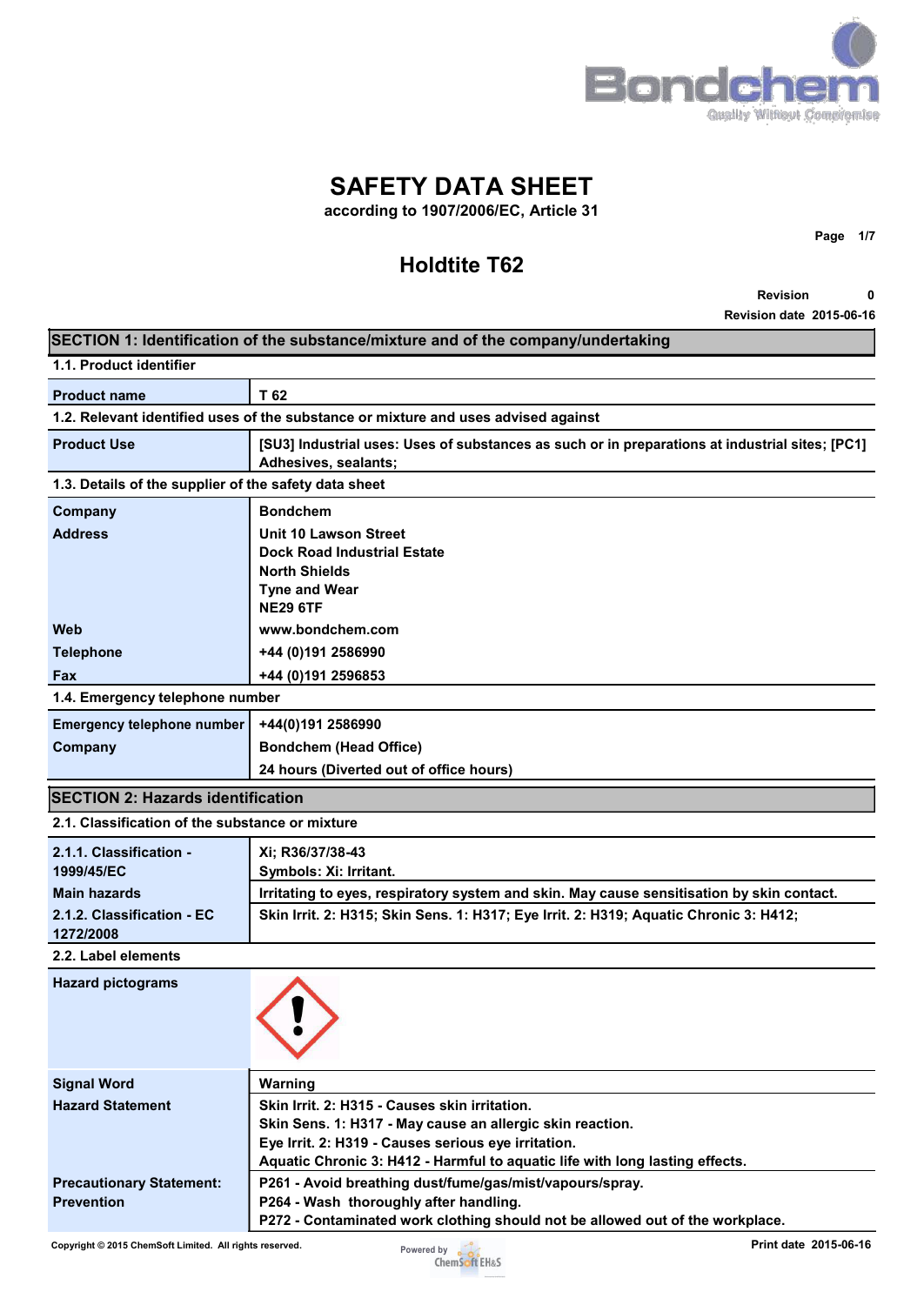| 2.2. Label elements             |                                                                                                                               |
|---------------------------------|-------------------------------------------------------------------------------------------------------------------------------|
|                                 | P273 - Avoid release to the environment.<br>P280 - Wear protective gloves/protective clothing/eye protection/face protection. |
| <b>Precautionary Statement:</b> | P302+P352 - IF ON SKIN: Wash with plenty of water/.                                                                           |
| <b>Response</b>                 | P305+P351+P338 - IF IN EYES: Rinse cautiously with water for several minutes. Remove contact                                  |
|                                 | lenses, if present and easy to do. Continue rinsing.                                                                          |
|                                 | P321 - Specific treatment (see on this label).                                                                                |
|                                 | P332+P313 - If skin irritation occurs: Get medical advice/attention.                                                          |
|                                 | P333+P313 - If skin irritation or rash occurs: Get medical advice/attention.                                                  |
|                                 | P337+P313 - If eye irritation persists: Get medical advice/attention.                                                         |
| 2.3. Othor hazarde              |                                                                                                                               |

#### **2ther ha**

Other hazards **This product does not contain any substances classified as PBT or vPvB.** 

## **SECTION 3: Composition/information on ingredients**

#### **3.2. Mixtures**

#### **67/548/EEC / 1999/45/EC**

| <b>Chemical Name</b>                                            | Index No.    | CAS No.       | EC No.    | <b>REACH Registration</b><br><b>Number</b> | <b>Classification</b><br>M-factor.<br>Conc.<br>$(\%w/w)$        |  |
|-----------------------------------------------------------------|--------------|---------------|-----------|--------------------------------------------|-----------------------------------------------------------------|--|
| <b>Cumene hydroperoxide</b>                                     | 617-002-00-8 | $80 - 15 - 9$ | 201-254-7 | 01-2119475796-19                           | 1 - 10% O; R7 T; R23 Xn;<br>R21/22-48/20/22 C; R34 N;<br>R51/53 |  |
| <b>Triethyleneglycol Dimethacrylate</b>                         |              | 109-16-0      | 203-652-6 | 01-2119969287-21                           | 30 - 40% Xi: R43                                                |  |
| 2-Hydroxyethyl methacrylate                                     | 607-124-00-X | 868-77-9      | 212-782-2 | 01-2119490169-29                           | 20 - 30% Xi: R36/38 R43                                         |  |
| <b>Cumene</b>                                                   | 601-024-00-X | $98-82-8$     | 202-704-5 |                                            | 0 - 0.5% R10 Xn; R65 Xi; R37 N;<br>R51/53                       |  |
| p-Toluenesulfonyl hydrazide                                     |              | 1576-35-8     | 216-407-3 |                                            | 0 - 0.5% T; R25 R44                                             |  |
| <b>Butylated Hydroxytoluene</b><br>(2,6-Di-tert-butyl-p-cresol) |              | 128-37-0      |           | 01-2119555270-46                           | $0 - 0.5\%$ R53                                                 |  |

### **EC 1272/2008**

| <b>Chemical Name</b>                    | Index No.    | CAS No.       | EC No.    | <b>REACH Registration</b><br><b>Number</b> | Conc.<br>$(\%w/w)$ | <b>Classification</b>                                                                                                                                                   | M-factor. |
|-----------------------------------------|--------------|---------------|-----------|--------------------------------------------|--------------------|-------------------------------------------------------------------------------------------------------------------------------------------------------------------------|-----------|
| <b>Cumene hydroperoxide</b>             | 617-002-00-8 | $80 - 15 - 9$ | 201-254-7 | 01-2119475796-19                           |                    | 1 - 10% Org. Perox. EF: H242; Acute<br>Tox. 3: H331; Acute Tox. 4:<br>H312; Acute Tox. 4: H302;<br>STOT RE 2: H373; Skin Corr.<br>1B: H314; Aquatic Chronic 2:<br>H411: |           |
| <b>Triethyleneglycol Dimethacrylate</b> |              | 109-16-0      | 203-652-6 | 01-2119969287-21                           |                    | 30 - 40% Skin Sens. 1: H317:                                                                                                                                            |           |
| 2-Hydroxyethyl methacrylate             | 607-124-00-X | 868-77-9      | 212-782-2 | 01-2119490169-29                           |                    | 20 - 30% Eye Irrit. 2: H319; Skin Irrit. 2:<br>H315; Skin Sens. 1: H317;                                                                                                |           |
| p-Toluenesulfonyl hydrazide             |              | 1576-35-8     | 216-407-3 |                                            |                    | 0 - 0.5% Flam. Lig. 3: H226; Flam. Sol.<br>2: H228; Self-react. CD:<br>H242; Acute Tox. 3: H301;                                                                        |           |

# **SECTION 4: First aid measures**

| 4.1. Description of first aid measures |                                                                                                                                                                                                                                         |  |
|----------------------------------------|-----------------------------------------------------------------------------------------------------------------------------------------------------------------------------------------------------------------------------------------|--|
| <b>Inhalation</b>                      | Move the exposed person to fresh air. Remove casualty from exposure ensuring one's own safety<br>whilst doing so. Seek medical attention if irritation or symptoms persist.                                                             |  |
| Eye contact                            | Rinse immediately with plenty of water for 15 minutes holding the eyelids open. Seek medical<br>attention.                                                                                                                              |  |
| <b>Skin contact</b>                    | Wash off immediately with plenty of soap and water. Remove contaminated clothing. Seek medical<br>attention if irritation or symptoms persist.                                                                                          |  |
| Ingestion                              | If swallowed, do not induce vomiting: seek medical advice immediately and show this container or<br>label. Keep the affected person warm and at rest. Rinse mouth thoroughly. Drink 1 to 2 glasses of<br>water. Seek medical attention. |  |
|                                        | 4.2. Most important symptoms and effects, both acute and delayed                                                                                                                                                                        |  |

# **Inhalation Inhalation may cause coughing, tightness of the chest and irritation of the respiratory system.**

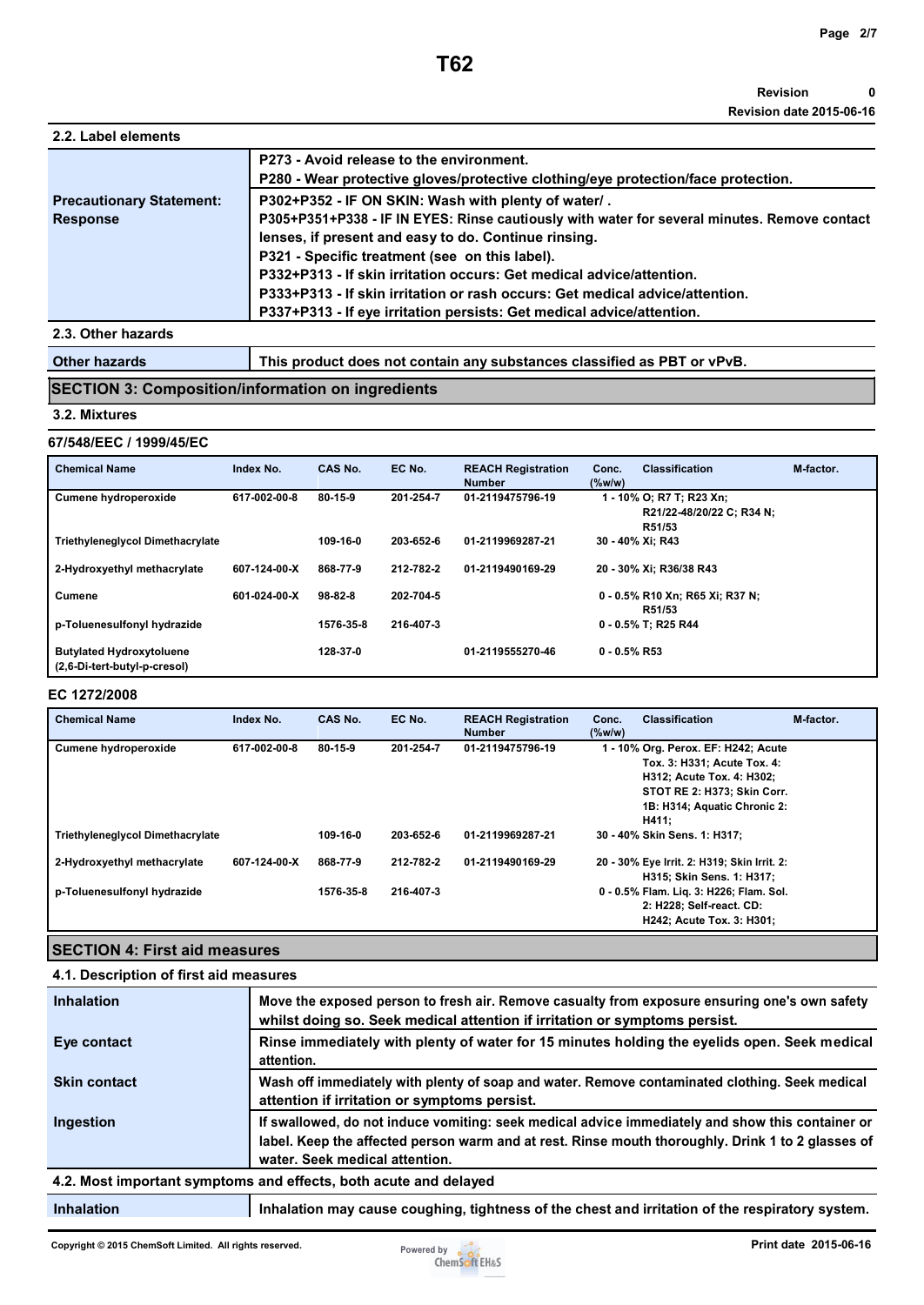**Revision date 2015-06-16**

| 4.2. Most important symptoms and effects, both acute and delayed  |                                                                                                                                                                                                                                                                                                                                                                        |  |  |
|-------------------------------------------------------------------|------------------------------------------------------------------------------------------------------------------------------------------------------------------------------------------------------------------------------------------------------------------------------------------------------------------------------------------------------------------------|--|--|
| Eye contact                                                       | Irritating to eyes.                                                                                                                                                                                                                                                                                                                                                    |  |  |
| <b>Skin contact</b>                                               | Irritating to skin. Eczema. Itching.                                                                                                                                                                                                                                                                                                                                   |  |  |
| Ingestion                                                         | Ingestion may cause nausea and vomiting.                                                                                                                                                                                                                                                                                                                               |  |  |
|                                                                   | 4.3. Indication of any immediate medical attention and special treatment needed                                                                                                                                                                                                                                                                                        |  |  |
|                                                                   | Remove the affected person from the source of contamination immediately. If you feel<br>unwell, seek medical advice (show the label where possible).                                                                                                                                                                                                                   |  |  |
| <b>SECTION 5: Firefighting measures</b>                           |                                                                                                                                                                                                                                                                                                                                                                        |  |  |
| 5.1. Extinguishing media                                          |                                                                                                                                                                                                                                                                                                                                                                        |  |  |
|                                                                   | Alcohol resistant foam. Carbon dioxide (CO2). Dry chemical.                                                                                                                                                                                                                                                                                                            |  |  |
| 5.2. Special hazards arising from the substance or mixture        |                                                                                                                                                                                                                                                                                                                                                                        |  |  |
|                                                                   | Burning produces irritating, toxic and obnoxious fumes.                                                                                                                                                                                                                                                                                                                |  |  |
| 5.3. Advice for firefighters                                      |                                                                                                                                                                                                                                                                                                                                                                        |  |  |
|                                                                   | In case of fire and/or explosion do not breathe fumes. Wear:. Protective equipment. Self-                                                                                                                                                                                                                                                                              |  |  |
|                                                                   | contained breathing apparatus. Cool fire exposed containers with waterspray.                                                                                                                                                                                                                                                                                           |  |  |
| <b>SECTION 6: Accidental release measures</b>                     |                                                                                                                                                                                                                                                                                                                                                                        |  |  |
|                                                                   | 6.1. Personal precautions, protective equipment and emergency procedures                                                                                                                                                                                                                                                                                               |  |  |
|                                                                   | Ensure adequate ventilation of the working area. Wear suitable protective equipment.                                                                                                                                                                                                                                                                                   |  |  |
| 6.2. Environmental precautions                                    |                                                                                                                                                                                                                                                                                                                                                                        |  |  |
|                                                                   | Do not allow product to enter drains. Prevent further spillage if safe.                                                                                                                                                                                                                                                                                                |  |  |
| 6.3. Methods and material for containment and cleaning up         |                                                                                                                                                                                                                                                                                                                                                                        |  |  |
|                                                                   | Absorb with inert, absorbent material. Sweep up. Transfer to suitable, labelled containers<br>for disposal. Do not allow runoff water to enter sewers or drains. Do not empty into drains;<br>dispose of this material and its container in a safe way.                                                                                                                |  |  |
| 6.4. Reference to other sections                                  |                                                                                                                                                                                                                                                                                                                                                                        |  |  |
|                                                                   | Refer to section 8 of SDS for personal protection details. If outside do not approach<br>from downwind, keeping bystanders also upwind and away from danger point. Mark<br>out the contaminated area with signs and prevent access to unauthorised<br>personnel. Turn leaking containers leak side up to prevent escape of liquid.                                     |  |  |
| <b>SECTION 7: Handling and storage</b>                            |                                                                                                                                                                                                                                                                                                                                                                        |  |  |
| 7.1. Precautions for safe handling                                |                                                                                                                                                                                                                                                                                                                                                                        |  |  |
|                                                                   | Avoid contact with eyes and skin. Wear suitable protective clothing and gloves. Wear eye/face<br>protection. Ensure adequate ventilation of the working area. Adopt best Manual Handling<br>considerations when handling, carrying and dispensing. Do not eat, drink or smoke in areas<br>where this product is used or stored. Wash hands after handling the product. |  |  |
| 7.2. Conditions for safe storage, including any incompatibilities |                                                                                                                                                                                                                                                                                                                                                                        |  |  |
|                                                                   | Keep in a cool, dry, well ventilated area. Keep containers tightly closed. Store in correctly<br>labelled containers.                                                                                                                                                                                                                                                  |  |  |
| 7.3. Specific end use(s)                                          |                                                                                                                                                                                                                                                                                                                                                                        |  |  |
|                                                                   | Industrial uses: Uses of substances as such or in preparations at industrial sites.                                                                                                                                                                                                                                                                                    |  |  |
| Suitable packaging                                                |                                                                                                                                                                                                                                                                                                                                                                        |  |  |
|                                                                   | <b>LDPE Plastic containers.</b>                                                                                                                                                                                                                                                                                                                                        |  |  |
| <b>SECTION 8: Exposure controls/personal protection</b>           |                                                                                                                                                                                                                                                                                                                                                                        |  |  |
| 8.1. Control parameters                                           |                                                                                                                                                                                                                                                                                                                                                                        |  |  |

**8.1.1. Exposure Limit Values** 

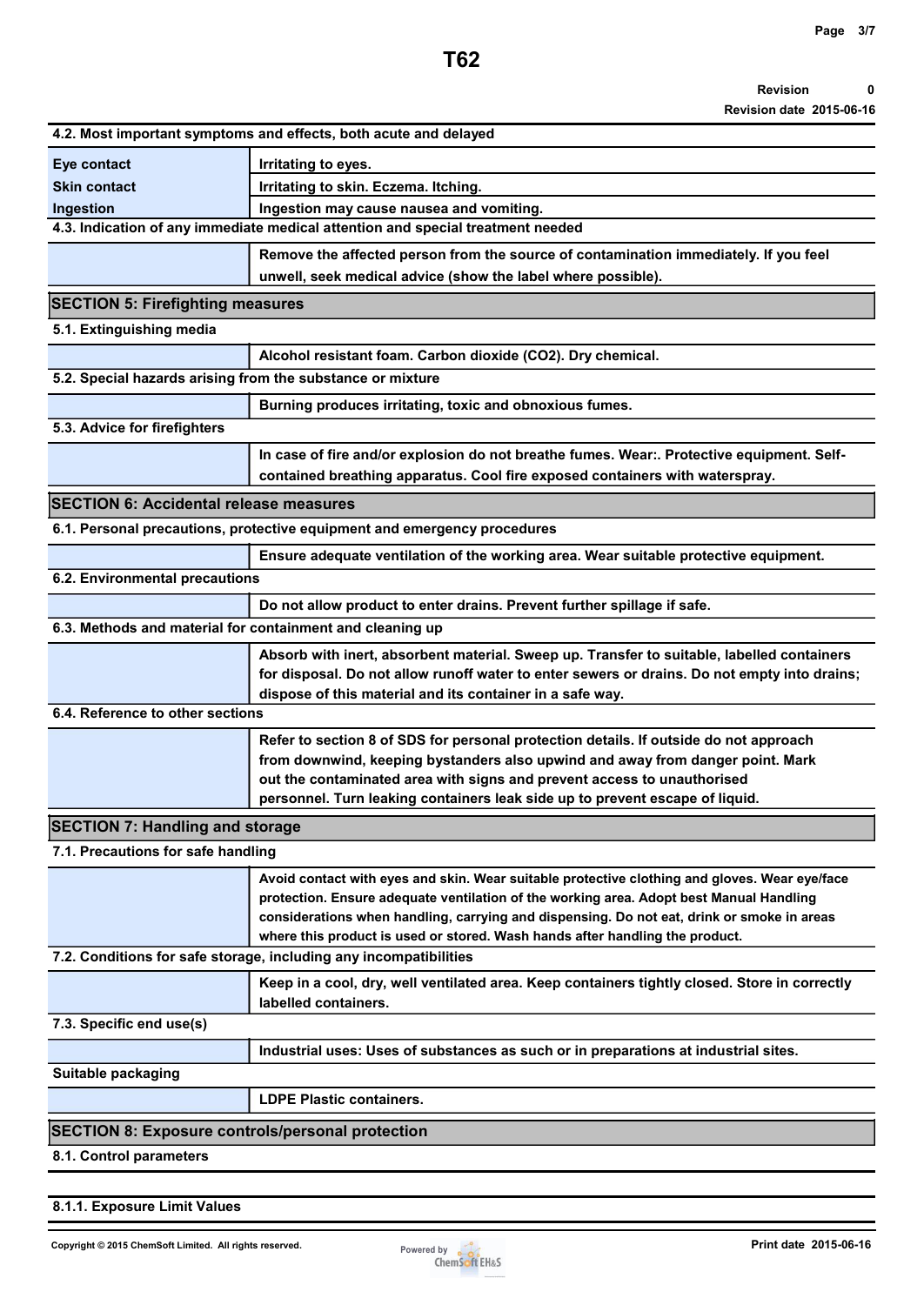### **Revision 0 Revision date 2015-06-16**

| <b>Butylated Hydroxytoluene</b> | WEL 8-hr limit ppm: -        | WEL 8-hr limit mg/m3: 10       |
|---------------------------------|------------------------------|--------------------------------|
| (2,6-Di-tert-butyl-p-cresol)    | WEL 15 min limit ppm: -      | WEL 15 min limit mg/m3: -      |
|                                 |                              |                                |
|                                 | WEL 8-hr limit mg/m3 total - | WEL 15 min limit mg/m3 total - |
|                                 | inhalable dust:              | inhalable dust:                |
|                                 | WEL 8-hr limit mg/m3 total - | WEL 15 min limit mg/m3 total - |
|                                 | respirable dust:             | respirable dust:               |
| <b>Cumene</b>                   | WEL 8-hr limit ppm: 25       | WEL 8-hr limit mg/m3: 125      |
|                                 | WEL 15 min limit ppm: 50     | WEL 15 min limit mg/m3: 250    |
|                                 | WEL 8-hr limit mg/m3 total - | WEL 15 min limit mg/m3 total - |
|                                 | inhalable dust:              | inhalable dust:                |
|                                 | WEL 8-hr limit mg/m3 total - | WEL 15 min limit mg/m3 total - |
|                                 | respirable dust:             | respirable dust:               |

## **8.2. Exposure controls**



| 8.2.1. Appropriate engineering<br>controls        | Ensure adequate ventilation of the working area.                                                                                                                                                       |
|---------------------------------------------------|--------------------------------------------------------------------------------------------------------------------------------------------------------------------------------------------------------|
| 8.2.2. Individual protection<br>measures          | Wear chemical protective clothing.                                                                                                                                                                     |
| Eye / face protection                             | Approved safety goggles.                                                                                                                                                                               |
| <b>Skin protection -</b><br><b>Handprotection</b> | Chemical resistant gloves (PVC).                                                                                                                                                                       |
| <b>Respiratory protection</b>                     | In case of insufficient ventilation, wear suitable respiratory equipment.                                                                                                                              |
| 8.2.3. Environmental exposure<br>controls         | Not normally required.                                                                                                                                                                                 |
| <b>Occupational exposure</b><br>controls          | Wash hands at the end of each shift and before eating, smoking and using the toilet. Wash skin<br>promptly if skin becomes contaminated. Promptly remove any clothing that has become<br>contaminated. |

# **SECTION 9: Physical and chemical properties**

**9.1. Information on basic physical and chemical properties** 

| <b>Appearance Liquid</b>                    |                                           |
|---------------------------------------------|-------------------------------------------|
| <b>Colour Red</b>                           |                                           |
|                                             | <b>Odour Characteristic</b>               |
|                                             | Fat Solubility No data available          |
| Partition coefficient No data available     |                                           |
| Autoignition temperature No data available  |                                           |
|                                             | Viscosity > 1200 mPas (Cone & Plate)      |
| Explosive properties No data available      |                                           |
| Oxidising properties No data available      |                                           |
|                                             | pH No data available                      |
|                                             | Melting point No data available           |
|                                             | Freezing Point No data available          |
| Initial boiling point No data available     |                                           |
|                                             | Evaporation rate No data available        |
| Flammability (solid, gas) No data available |                                           |
|                                             | Relative density > 1.12 (H2O = 1 @ 20 °C) |
|                                             | Solubility No data available              |
|                                             |                                           |

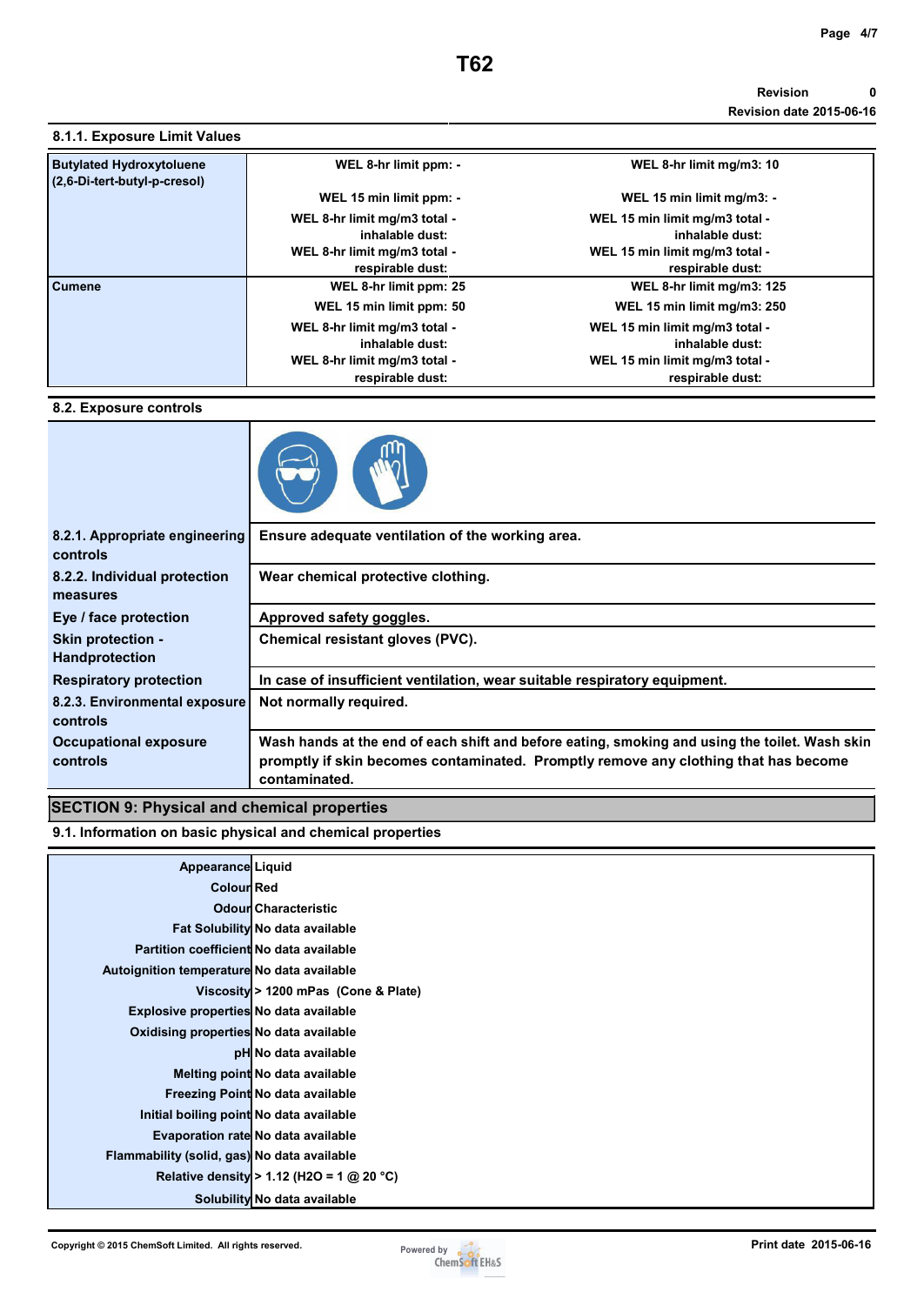**9.2. Other information** 

| Conductivity No data available    |
|-----------------------------------|
| Surface tension No data available |

## **SECTION 10: Stability and reactivity**

**10.1. Reactivity** 

|                                              | Avoid contact with: Copper and its alloys. Peroxides. Strong acids.                       |  |  |
|----------------------------------------------|-------------------------------------------------------------------------------------------|--|--|
| 10.2. Chemical stability                     |                                                                                           |  |  |
|                                              | Stable under normal conditions.                                                           |  |  |
| 10.3. Possibility of hazardous reactions     |                                                                                           |  |  |
|                                              | If product is contaminated and becomes unstable the product may polymerize and            |  |  |
|                                              | produce an exothermic reaction.                                                           |  |  |
| 10.4. Conditions to avoid                    |                                                                                           |  |  |
|                                              | Heat. Keep only in the original container at a temperature not exceeding 15 $^{\circ}$ C. |  |  |
| 10.5. Incompatible materials                 |                                                                                           |  |  |
|                                              | Acids. Copper and its alloys. Strong oxidising agents.                                    |  |  |
| 10.6. Hazardous decomposition products       |                                                                                           |  |  |
|                                              | Burning produces irritating, toxic and obnoxious fumes.                                   |  |  |
| <b>SECTION 11: Toxicological information</b> |                                                                                           |  |  |

**11.1.4. Toxicological Information** 

| 2-Hydroxyethyl methacrylate             | Dermal Rat LD50: >5000mg/kg        | Oral Rat LD50: >5000mg/kg      |
|-----------------------------------------|------------------------------------|--------------------------------|
| <b>Butylated Hydroxytoluene</b>         | Oral Rat LD50: 1700mg/kg           | Oral Mouse LD50: 800-1600mg/kg |
|                                         | Dermal Guinea Pig LD50: >8000mg/kg |                                |
| <b>Cumene</b>                           | Dermal Rat LD50: 12.3mg/kg         | Oral Rat LD50: 2910mg/kg       |
| Cumene hydroperoxide                    | Inhalation Rat LC50/4 h: 220ppm    | Oral Rat LD50: 382mg/kg        |
| p-Toluenesulfonyl hydrazide             | Oral Rat LD50: 283mg/kg            | Dermal Rabbit LD50: >2000mg/kg |
| <b>Triethyleneglycol Dimethacrylate</b> | Oral Mouse LD50: >200mg/kg body    |                                |
|                                         | weight                             |                                |

# **SECTION 12: Ecological information**

**12.1. Toxicity** 

| 2-Hydroxyethyl methacrylate      | Algae IC50/72h: 836.0000 mg/l | Fish LC50/96h: 100.0000 mg/l |
|----------------------------------|-------------------------------|------------------------------|
| <b>Butylated Hydroxytoluene</b>  | Daphnia EC50/48h: 1.4400 mg/l |                              |
| <b>Cumene</b>                    | Fish LC50/96h: 6.3200 mg/l    |                              |
| Cumene hydroperoxide             | Fish LC50/96h: 3.9000 mg/l    |                              |
| Triethyleneglycol Dimethacrylate | Fish LC50/96h: 16.4 mg/l      |                              |

**12.3. Bioaccumulative potential** 

**Partition coefficient** 

**AT04 No data available** 

**12.5. Results of PBT and vPvB assessment** 

**The product does not contain any substances classified as PBT or vPvB.** 

### **SECTION 13: Disposal considerations**

**General information** 

**Dispose of in compliance with all local and national regulations.** 

**Disposal methods** 

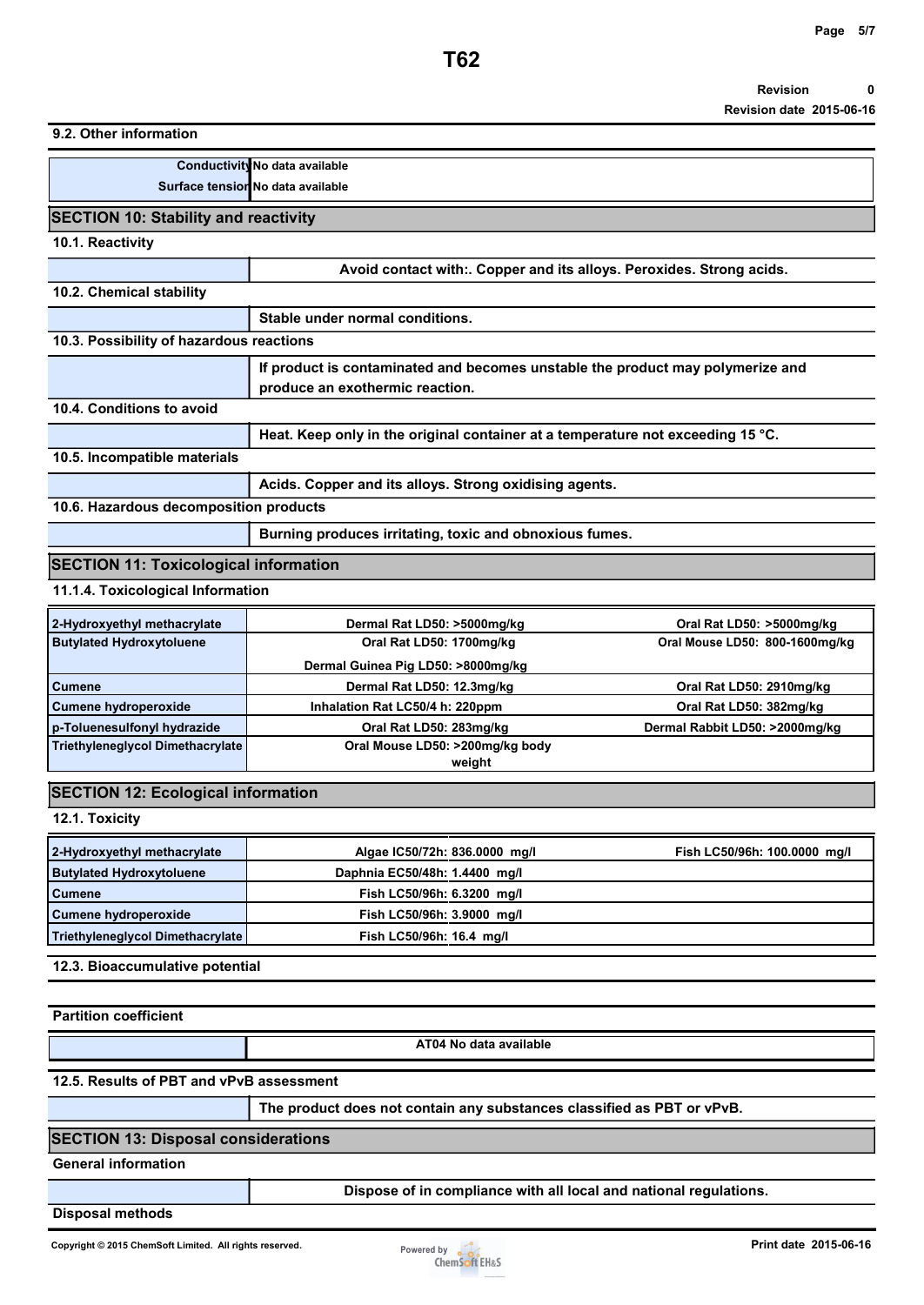| For disposal within the EC, the appropriate code according to the European Waste<br>Catalogue (EWC) should be used.                                                                                                                                                                                                                                                                                                                                                                                                                                                                                                                                                                                                                                                                                                                                                                                                                                                                                                                     |
|-----------------------------------------------------------------------------------------------------------------------------------------------------------------------------------------------------------------------------------------------------------------------------------------------------------------------------------------------------------------------------------------------------------------------------------------------------------------------------------------------------------------------------------------------------------------------------------------------------------------------------------------------------------------------------------------------------------------------------------------------------------------------------------------------------------------------------------------------------------------------------------------------------------------------------------------------------------------------------------------------------------------------------------------|
|                                                                                                                                                                                                                                                                                                                                                                                                                                                                                                                                                                                                                                                                                                                                                                                                                                                                                                                                                                                                                                         |
| Empty containers can be sent for disposal or recycling.                                                                                                                                                                                                                                                                                                                                                                                                                                                                                                                                                                                                                                                                                                                                                                                                                                                                                                                                                                                 |
| <b>SECTION 14: Transport information</b>                                                                                                                                                                                                                                                                                                                                                                                                                                                                                                                                                                                                                                                                                                                                                                                                                                                                                                                                                                                                |
|                                                                                                                                                                                                                                                                                                                                                                                                                                                                                                                                                                                                                                                                                                                                                                                                                                                                                                                                                                                                                                         |
| The product is not classified as dangerous for carriage.                                                                                                                                                                                                                                                                                                                                                                                                                                                                                                                                                                                                                                                                                                                                                                                                                                                                                                                                                                                |
| 14.2. UN proper shipping name                                                                                                                                                                                                                                                                                                                                                                                                                                                                                                                                                                                                                                                                                                                                                                                                                                                                                                                                                                                                           |
| The product is not classified as dangerous for carriage.                                                                                                                                                                                                                                                                                                                                                                                                                                                                                                                                                                                                                                                                                                                                                                                                                                                                                                                                                                                |
| 14.3. Transport hazard class(es)                                                                                                                                                                                                                                                                                                                                                                                                                                                                                                                                                                                                                                                                                                                                                                                                                                                                                                                                                                                                        |
| The product is not classified as dangerous for carriage.                                                                                                                                                                                                                                                                                                                                                                                                                                                                                                                                                                                                                                                                                                                                                                                                                                                                                                                                                                                |
|                                                                                                                                                                                                                                                                                                                                                                                                                                                                                                                                                                                                                                                                                                                                                                                                                                                                                                                                                                                                                                         |
| The product is not classified as dangerous for carriage.                                                                                                                                                                                                                                                                                                                                                                                                                                                                                                                                                                                                                                                                                                                                                                                                                                                                                                                                                                                |
|                                                                                                                                                                                                                                                                                                                                                                                                                                                                                                                                                                                                                                                                                                                                                                                                                                                                                                                                                                                                                                         |
| The product is not classified as dangerous for carriage.                                                                                                                                                                                                                                                                                                                                                                                                                                                                                                                                                                                                                                                                                                                                                                                                                                                                                                                                                                                |
| 14.6. Special precautions for user                                                                                                                                                                                                                                                                                                                                                                                                                                                                                                                                                                                                                                                                                                                                                                                                                                                                                                                                                                                                      |
| The product is not classified as dangerous for carriage.                                                                                                                                                                                                                                                                                                                                                                                                                                                                                                                                                                                                                                                                                                                                                                                                                                                                                                                                                                                |
| 14.7. Transport in bulk according to Annex II of MARPOL 73/78 and the IBC Code                                                                                                                                                                                                                                                                                                                                                                                                                                                                                                                                                                                                                                                                                                                                                                                                                                                                                                                                                          |
|                                                                                                                                                                                                                                                                                                                                                                                                                                                                                                                                                                                                                                                                                                                                                                                                                                                                                                                                                                                                                                         |
| The product is not classified as dangerous for carriage.                                                                                                                                                                                                                                                                                                                                                                                                                                                                                                                                                                                                                                                                                                                                                                                                                                                                                                                                                                                |
| <b>SECTION 15: Regulatory information</b>                                                                                                                                                                                                                                                                                                                                                                                                                                                                                                                                                                                                                                                                                                                                                                                                                                                                                                                                                                                               |
| 15.1. Safety, health and environmental regulations/legislation specific for the substance or mixture                                                                                                                                                                                                                                                                                                                                                                                                                                                                                                                                                                                                                                                                                                                                                                                                                                                                                                                                    |
| COMMISSION REGULATION (EU) No 453/2010 of 20 May 2010 amending Regulation (EC) No<br>1907/2006 of the European Parliament and of the Council on the Registration, Evaluation,<br>Authorisation and Restriction of Chemicals (REACH), establishing a European Chemicals<br>Agency, amending Directive 1999/45/EC and repealing Council Regulation (EEC) No 793/93<br>and Commission Regulation (EC) No 1488/94 as well as Council Directive 76/769/EEC and<br>Commission Directives 91/155/EEC, 93/67/EEC, 93/105/EC and 2000/21/EC. REGULATION<br>(EC) No 1907/2006 OF THE EUROPEAN PARLIAMENT AND OF THE COUNCIL of 18<br>December 2006 concerning the Registration, Evaluation, Authorisation and Restriction of<br>Chemicals (REACH), establishing a European Chemicals Agency, amending Directive<br>1999/45/EC and repealing Council Regulation (EEC) No 793/93 and Commission Regulation<br>(EC) No 1488/94 as well as Council Directive 76/769/EEC and Commission Directives<br>91/155/EEC, 93/67/EEC, 93/105/EC and 2000/21/EC. |
| <b>SECTION 16: Other information</b>                                                                                                                                                                                                                                                                                                                                                                                                                                                                                                                                                                                                                                                                                                                                                                                                                                                                                                                                                                                                    |
|                                                                                                                                                                                                                                                                                                                                                                                                                                                                                                                                                                                                                                                                                                                                                                                                                                                                                                                                                                                                                                         |
| R7 - May cause fire.<br>R10 - Flammable<br>R21/22 - Harmful in contact with skin and if swallowed.<br>R23 - Toxic by inhalation.<br>R25 - Toxic if swallowed.<br>R34 - Causes burns.<br>R36/38 - Irritating to eyes and skin.<br>R37 - Irritating to respiratory system.<br>R43 - May cause sensitisation by skin contact.<br>R44 - Risk of explosion if heated under confinement.<br>R48/20/22 - Harmful: danger of serious damage to health by prolonged exposure through<br>inhalation and if swallowed.<br>R51/53 - Toxic to aquatic organisms, may cause long-term adverse effects in the aquatic                                                                                                                                                                                                                                                                                                                                                                                                                                  |
|                                                                                                                                                                                                                                                                                                                                                                                                                                                                                                                                                                                                                                                                                                                                                                                                                                                                                                                                                                                                                                         |